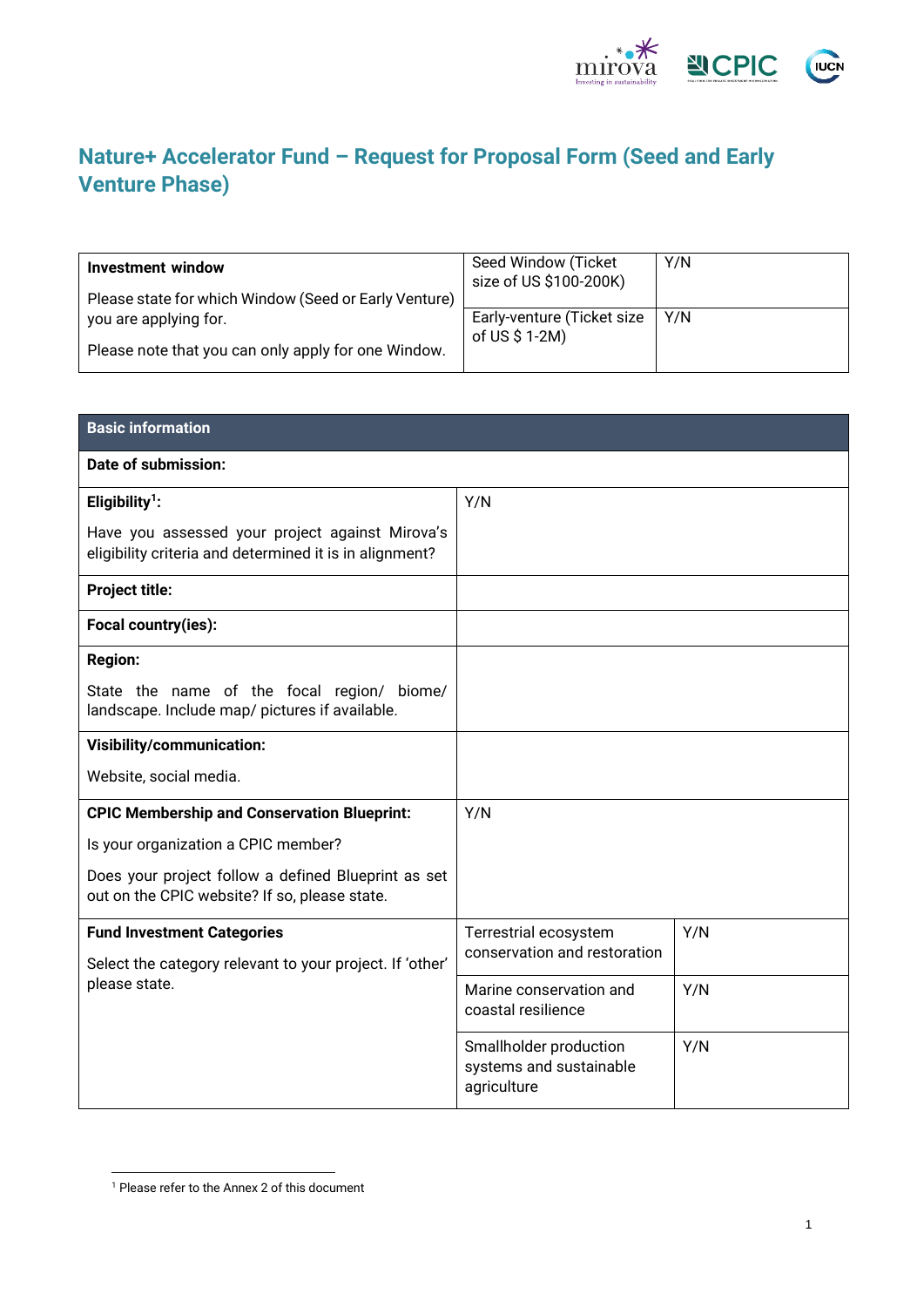

|                                                                                                                                                                                                                                                    | Innovation in services,<br>finance, and technology | Y/N |
|----------------------------------------------------------------------------------------------------------------------------------------------------------------------------------------------------------------------------------------------------|----------------------------------------------------|-----|
|                                                                                                                                                                                                                                                    | Other (please state)                               | Y/N |
| <b>Team</b>                                                                                                                                                                                                                                        |                                                    |     |
| Lead applicant(s):                                                                                                                                                                                                                                 |                                                    |     |
| Name, job title, project role, contact details (email,<br>phone).                                                                                                                                                                                  |                                                    |     |
| Lead organisation(s):                                                                                                                                                                                                                              |                                                    |     |
| Name of organisation, contact details, status/ legal<br>structure (e.g. NGO, private company, non-profit).                                                                                                                                         |                                                    |     |
| Staff:                                                                                                                                                                                                                                             |                                                    |     |
| Number of staff (permanent/full time), distribution<br>men/women, key team members (roles and relevant<br>years of experience).                                                                                                                    |                                                    |     |
| <b>Partners:</b>                                                                                                                                                                                                                                   |                                                    |     |
| Main<br>project<br>partners<br>(NGOs,<br>government<br>department etc.) and their role.                                                                                                                                                            |                                                    |     |
| <b>Track record and references:</b>                                                                                                                                                                                                                |                                                    |     |
| Please state if the proponent already has similar<br>experience, projects etc.                                                                                                                                                                     |                                                    |     |
| <b>Project Summary</b>                                                                                                                                                                                                                             |                                                    |     |
| <b>Elevator pitch:</b>                                                                                                                                                                                                                             |                                                    |     |
| In one paragraph under each heading (approx 5<br>sentences) briefly summarise your project concept<br>(context, threats and opportunity, your solution, and<br>its timelines, expected impact, financial return, and<br>what you need to deliver). |                                                    |     |
| <b>Environmental asset creation:</b>                                                                                                                                                                                                               |                                                    |     |
| Please add details on any environmental assets the<br>project is planning to generate (e.g., carbon credits,<br>biodiversity credits, water credits, plastic credits<br>$etc.$ ).                                                                  |                                                    |     |
| Innovation:                                                                                                                                                                                                                                        |                                                    |     |
| Is your project a new idea or a continuation of an<br>existing idea? Briefly describe any key innovations in<br>the proposed approach.                                                                                                             |                                                    |     |
| Are you aware of any similar projects? If so, are you<br>in contact with the relevant parties?                                                                                                                                                     |                                                    |     |
| <b>Scalability / replicability:</b>                                                                                                                                                                                                                |                                                    |     |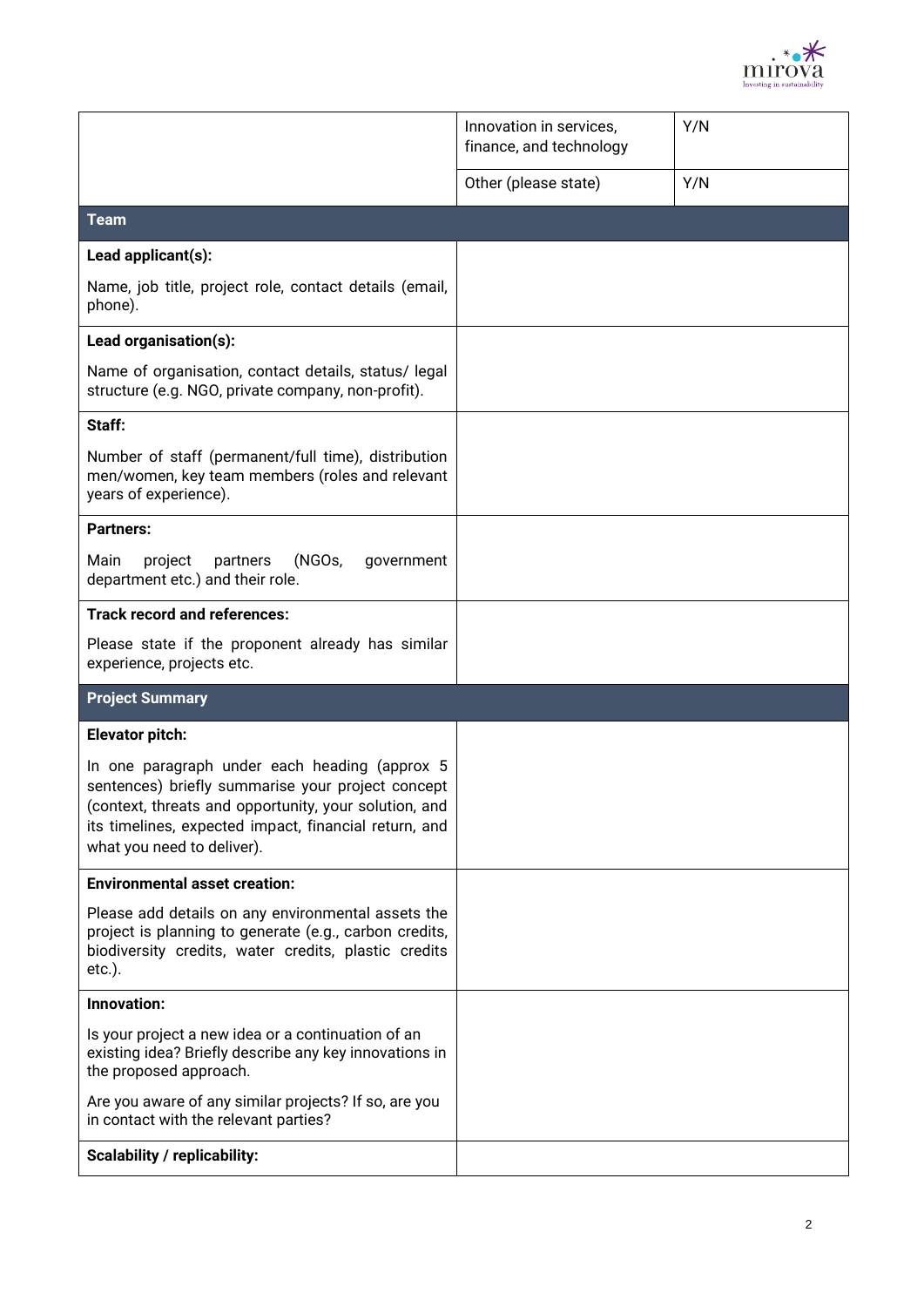

| Does the project scope have the potential to be<br>replicated / scaled to other regions / countries?                                                                                      |                                    |
|-------------------------------------------------------------------------------------------------------------------------------------------------------------------------------------------|------------------------------------|
| <b>Financials</b>                                                                                                                                                                         |                                    |
| <b>Investment readiness:</b>                                                                                                                                                              |                                    |
| Briefly describe the current stage of your project (e.g.<br>pilot, test and transition, scale), successes to date<br>(key steps reached) and any current gaps to<br>investment readiness. |                                    |
| <b>Sources of revenue:</b>                                                                                                                                                                |                                    |
| Describe the main revenue streams driving the<br>profitability of the project (by sectors - commodity,<br>carbon, ecotourism, etc).                                                       |                                    |
| Investment instrument targeted and term:                                                                                                                                                  | <b>Targeted Repayment Period:</b>  |
| Select the instrument(s) relevant to your project.<br>Please indicate if any specification (for ex.                                                                                       | Debt                               |
| convertible, collateral etc.) and the targeted<br>repayment period (to be less than the 10 years).                                                                                        | Equity                             |
| If at this stage, you are not sure or are considering                                                                                                                                     | Debt/ Equity                       |
| alternative<br>instruments, please<br>state<br>"other/<br>unknown".                                                                                                                       | VERPA <sup>2</sup>                 |
|                                                                                                                                                                                           | Other/unknown<br>(please<br>state) |
| <b>Financial additionality:</b>                                                                                                                                                           |                                    |
| Does the project support capital-constrained<br>markets in which private sector partners are unable<br>to obtain commercial financing due to high risk?<br>Please provide detail.         |                                    |
| <b>Past Financials:</b>                                                                                                                                                                   |                                    |
| Turnover last two FY (with copy of last two audited<br>accounts as attachments)/ revenues or general cash<br>flow for the past two years if available.                                    |                                    |
| If not, please provide us with the proponent's track<br>record.                                                                                                                           |                                    |
| Co-financing:                                                                                                                                                                             |                                    |
| Is any co-financing required, already secured, or<br>being sought? Please provide details.                                                                                                |                                    |
| <b>Past funding rounds:</b>                                                                                                                                                               |                                    |
| Add details on any past funding received; grant or<br>investment capital.                                                                                                                 |                                    |

 $^2$  VERPA (Voluntary Emission Reduction Purchase Agreement): Binding purchase agreement signed between a buyer and seller of carbon credits.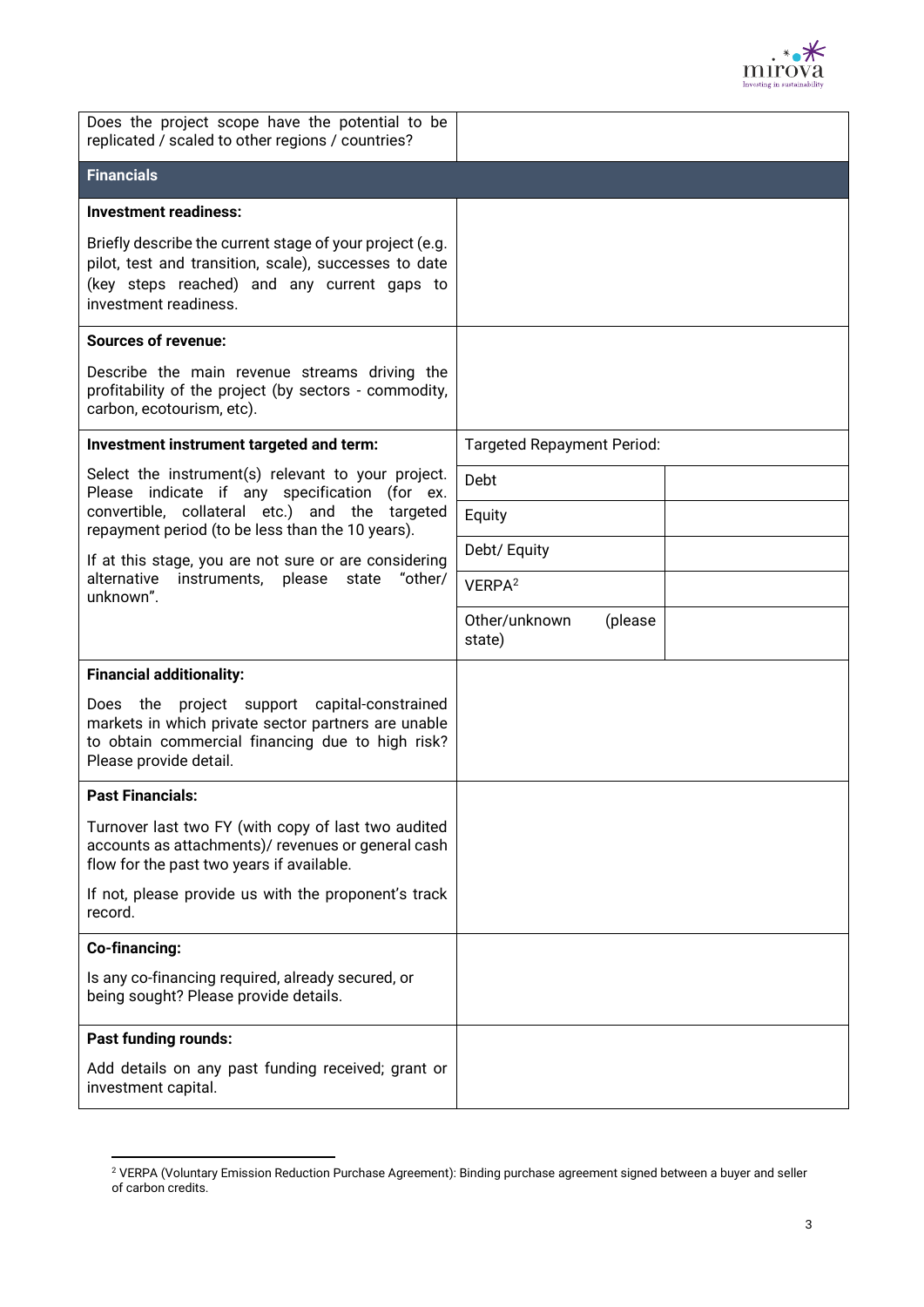

| <b>Financial projections</b>                               |  |
|------------------------------------------------------------|--|
| 10-year target IRR                                         |  |
| Breakeven year                                             |  |
| Short term financing needs (12 months)                     |  |
| Medium-term financing need (36 months)                     |  |
| Long-term financing need (10 years)                        |  |
| Projected revenues in 10 years (and/ or carbon<br>credits) |  |
| Projected EBITDA in 10 years                               |  |
| (Please attach financial model if available)               |  |

Please attach to this document the following information, if available:

- A map;
- The IUCN NBS Standard Self-assessment Tool (or other);
- The Budget; and
- The 10-year cashflow.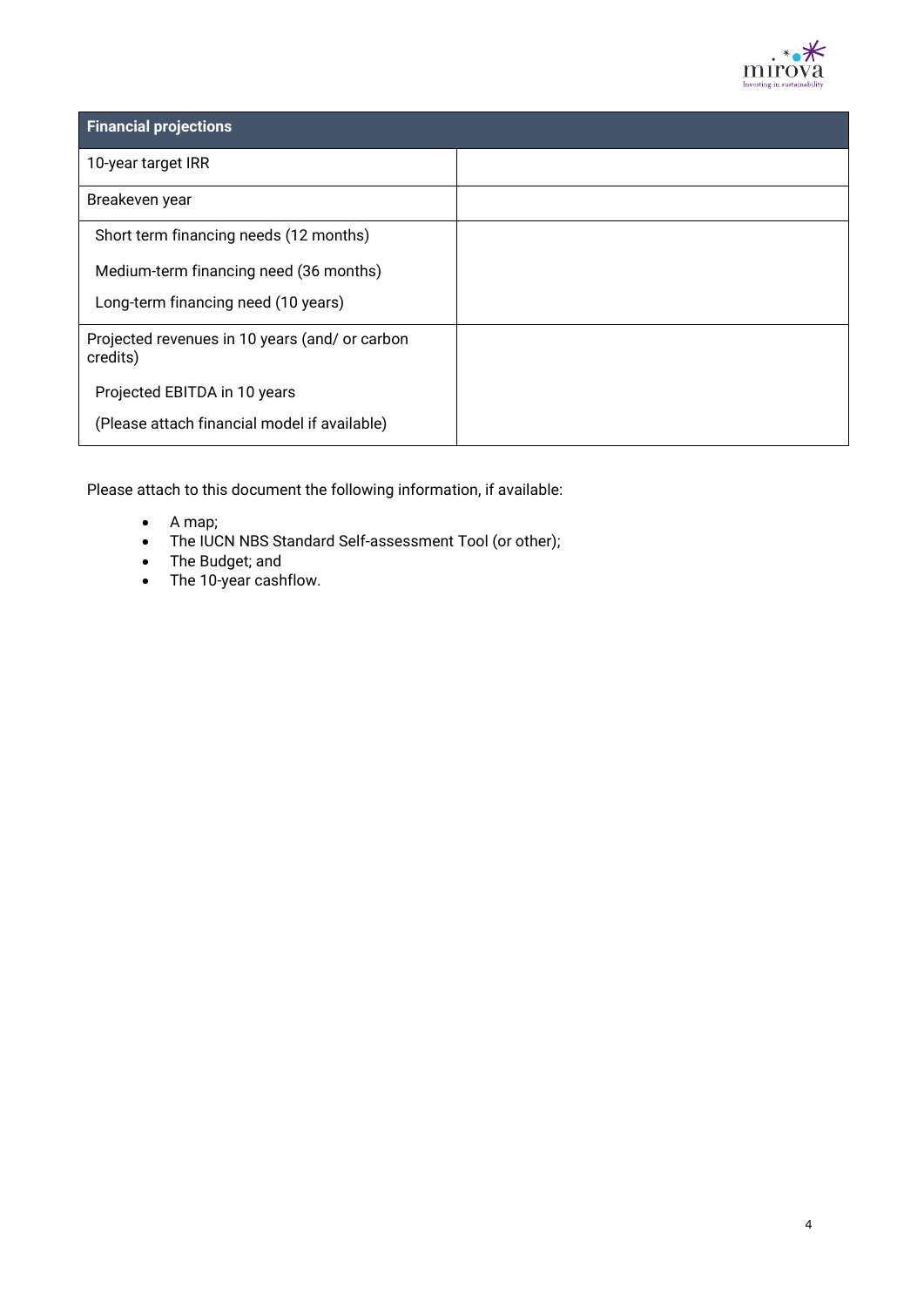

## *Annex 1: Impact and ESG questionnaire*

Please note that some of the following questions only apply to the projects applying for the Early Venture Window, if it does not concern your project, please state NA.

| <b>Overall Impact and Monitoring</b>                                                                                                                                                                          |                                                                          |  |  |
|---------------------------------------------------------------------------------------------------------------------------------------------------------------------------------------------------------------|--------------------------------------------------------------------------|--|--|
| Impact:<br>Provide brief summaries of the impact your project is                                                                                                                                              | <b>Climate Mitigation and</b><br>Adaptation                              |  |  |
| expected to achieve under each thematic area,<br>stating indicators used and providing numbers/<br>targets, baselines, and timeframes, where possible.                                                        | <b>Biodiversity and Ecosystems</b><br><b>Regeneration and Protection</b> |  |  |
| For each thematic, explain the strategy undertaken to<br>generate such impacts (submit any relevant<br>supporting documents as attachments, logical<br>framework, IUCN NBS Standard self-assessment).         | <b>Community Inclusion</b>                                               |  |  |
|                                                                                                                                                                                                               | <b>Gender Equality</b>                                                   |  |  |
| Please note that projects do not have to deliver<br>impact under every thematic area.                                                                                                                         |                                                                          |  |  |
| <b>Monitoring and Evaluation:</b>                                                                                                                                                                             |                                                                          |  |  |
| Do you currently have a system/ framework in place<br>to monitor your impact for each thematic (i.e.,<br>emission reductions for climate change, livelihood<br>for community development, STAR, IBAT)?        |                                                                          |  |  |
| Please submit copies of any relevant impact reports<br>as an attachment.                                                                                                                                      |                                                                          |  |  |
| Impact additionality:                                                                                                                                                                                         |                                                                          |  |  |
| Provide detail on additional impacts on ecosystem,<br>local communities etc.                                                                                                                                  |                                                                          |  |  |
| <b>Business ethics</b>                                                                                                                                                                                        |                                                                          |  |  |
| Do you have a policy that prohibits employees and<br>agents from making or receiving gifts of substance,<br>paying bribes, making facilitation payments or<br>contributing to political parties?              | Y/N/NA                                                                   |  |  |
| <b>Legal and regulatory E&amp;S compliance</b>                                                                                                                                                                |                                                                          |  |  |
| Do you have a list of all E&S (i.e. environmental,<br>health and safety, land acquisition, community<br>relations) laws and regulations applicable to the<br>project for the several countries of operations? | Y/N/NA                                                                   |  |  |
| Do you have all required permits, e.g.<br>environmental, water, labour etc.?                                                                                                                                  | Y/N/NA                                                                   |  |  |
| Have you had any negative assessments by the<br>regulatory authorities or action taken for non-<br>compliance?                                                                                                | Y/N/NA                                                                   |  |  |
| <b>Certifications and standards</b>                                                                                                                                                                           |                                                                          |  |  |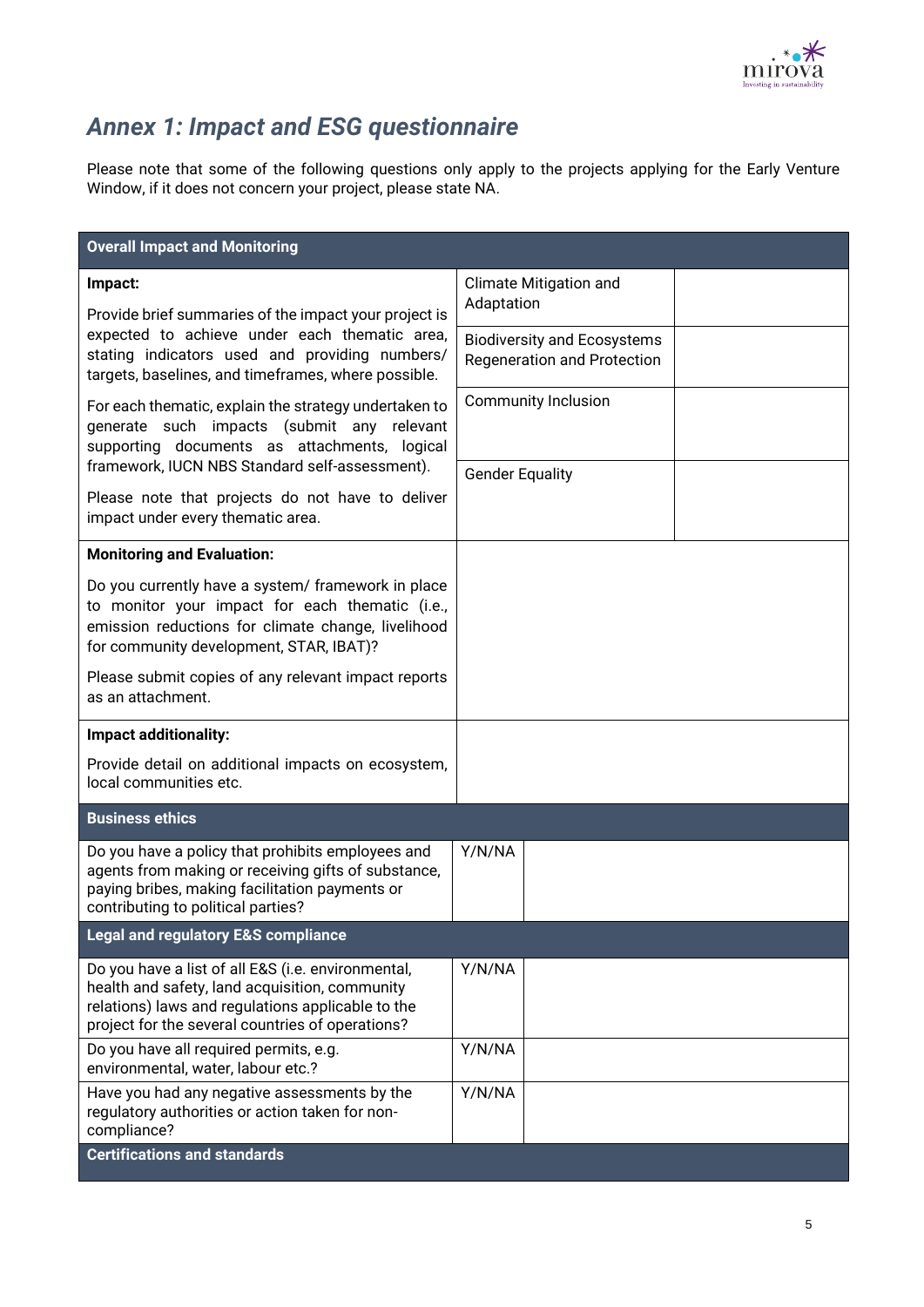

| What if any, certification standards (quality,<br>environmental sustainability, management, such as<br>Fairtrade, Organic FSC, VCS, CCB etc).) has the<br>company gained or is planning to gain during the<br>investment period? | Y/N/NA           |  |
|----------------------------------------------------------------------------------------------------------------------------------------------------------------------------------------------------------------------------------|------------------|--|
| <b>Environmental and social management system</b>                                                                                                                                                                                |                  |  |
| Is an environmental (& social) impact assessment,<br>an environmental action plan or an environmental<br>permit required for the project by national or local<br>law?                                                            | Y/N/NA           |  |
| Has the project completed, submitted, or achieved<br>any such assessments, plans or permits?                                                                                                                                     | Y/N/NA           |  |
| Do you have an environmental and social<br>management policy? This may include: risk<br>mitigations measures, operational policies, E&S<br>action plan, training plan?                                                           | Y/N/NA           |  |
| Has the company implemented a formal<br>Environmental & Social Management System<br>(ESMS)?                                                                                                                                      | Y/N/NA           |  |
| Who is responsible for environmental and social<br>management in the company? (Name, position and<br>contact details.) Is this staff member dedicated to<br>the management of environmental and social<br>matters?               | Y/N/NA           |  |
| Is ESG risks management and positive impact<br>delivery an item on the agenda of Board meetings?                                                                                                                                 | Y/N/NA           |  |
|                                                                                                                                                                                                                                  |                  |  |
| <b>Human Resources</b>                                                                                                                                                                                                           |                  |  |
| Do you have a human resources<br>policy/manual/code of conduct?                                                                                                                                                                  | Y/N/NA           |  |
| What is the pay rate of the lowest paid worker on<br>the project $-$ and how does this compare with the<br>legal minimum wage?                                                                                                   | Y/N/NA           |  |
| Are there risks of child labour or forced labour in<br>your business (including third parties and supply<br>chain)?                                                                                                              | Y/N/NA           |  |
| Who is responsible for human resources<br>management? (Name, position and contact<br>details)?                                                                                                                                   | Y/N/NA           |  |
| Do you have a complaints procedure / grievance<br>mechanism in place for workers?                                                                                                                                                | Y/N/NA           |  |
| Do you have a log of worker complaints/grievances                                                                                                                                                                                | Y/N/NA           |  |
| Is the workforce represented by union(s) or any<br>other mechanism?                                                                                                                                                              | Y/N/NA           |  |
| Approximately what proportion of the workforce is<br>contract and/or casual workers?                                                                                                                                             | Y/N/NA           |  |
| Do you have mechanisms in place to ensure that<br>contractors working for the company comply with<br>national labour legislation?<br>Have you commissioned any independent labour                                                | Y/N/NA<br>Y/N/NA |  |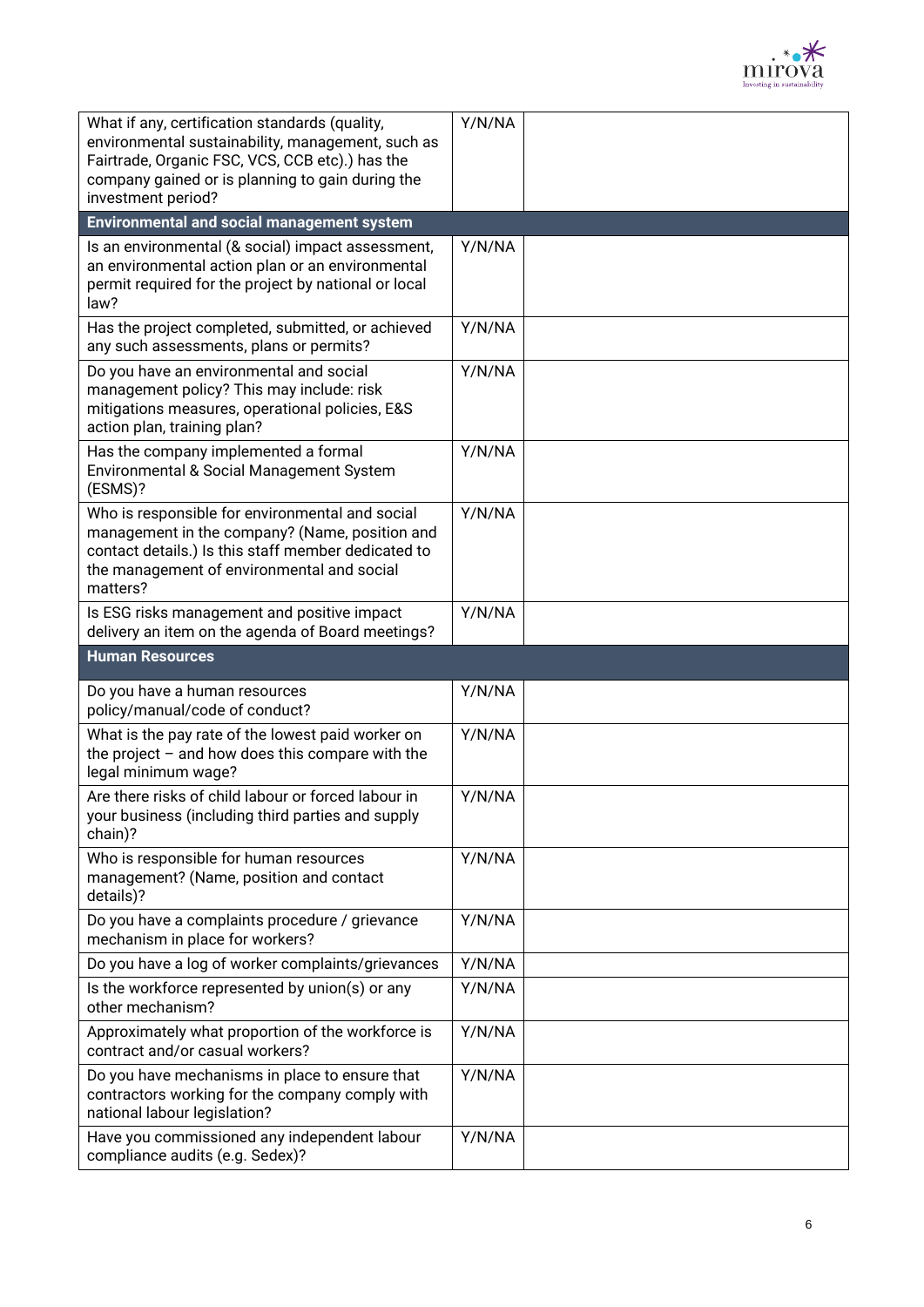

| <b>Health and safety at work</b>                                                                                                                                                                                     |        |  |
|----------------------------------------------------------------------------------------------------------------------------------------------------------------------------------------------------------------------|--------|--|
| Do you have an assessment of health and safety<br>risks across all project activities?                                                                                                                               | Y/N/NA |  |
| Have there been any fatalities associated with the<br>activities of the company? If so, please provide<br>details.                                                                                                   | Y/N/NA |  |
| Pollution control, energy and water                                                                                                                                                                                  |        |  |
| What are the key environmental impacts, e.g. water<br>use, wastewater; air emissions; solid waste, etc,<br>and to what extent are these manageable using<br>known technologies?                                      | Y/N/NA |  |
| Do you have a list of all hazardous materials used in<br>your operations and the Material Safety Data Sheet<br>(MSDS) for each?                                                                                      | Y/N/NA |  |
| Are any WHO Class 1A, 1B or Class 2 pesticides<br>used in your operations?                                                                                                                                           | Y/N/NA |  |
| Do you take any steps to reduce use of water<br>and/or energy in your operations? If so, please<br>describe these.                                                                                                   | Y/N/NA |  |
| <b>Community health, safety and security</b>                                                                                                                                                                         |        |  |
| Have you identified any potential risks to the health<br>and safety of neighbouring communities from your<br>activities, e.g. from traffic, spills, emissions/ odours<br>or project water use?                       | Y/N/NA |  |
| Do you use security guards? If "yes", please confirm<br>if they carry weapons.                                                                                                                                       | Y/N/NA |  |
| <b>Conservation</b>                                                                                                                                                                                                  |        |  |
| Do your activities impact or neighbour any High<br>Conservation Value areas/protected areas?                                                                                                                         | Y/N/NA |  |
| Do your activities involve/impact on any CITES<br>listed species?                                                                                                                                                    | Y/N/NA |  |
| Are there risks of human-wildlife conflict in relation<br>to your activities?                                                                                                                                        | Y/N/NA |  |
| Land tenure and land use change                                                                                                                                                                                      |        |  |
| Does your project involve the purchase or lease of<br>land or a land use concession?                                                                                                                                 | Y/N/NA |  |
| Does your project involve the displacement of any<br>people from their homes, fields or access to<br>resources? If so, do you have a RAP (resettlement<br>action plan) and/or LRP (livelihoods restoration<br>plan)? | Y/N/NA |  |
| Do you have agreement from land users for land<br>use change brought about by your project?                                                                                                                          | Y/N/NA |  |
| Indigenous people's rights and interests <sup>3</sup>                                                                                                                                                                |        |  |

<sup>3</sup> Indigenous peoples are identified as distinct social and cultural groups possessing the following characteristics in varying degrees:

<sup>(</sup>a) self-identification as a distinct indigenous social and cultural group, as well as recognition of this identity by others;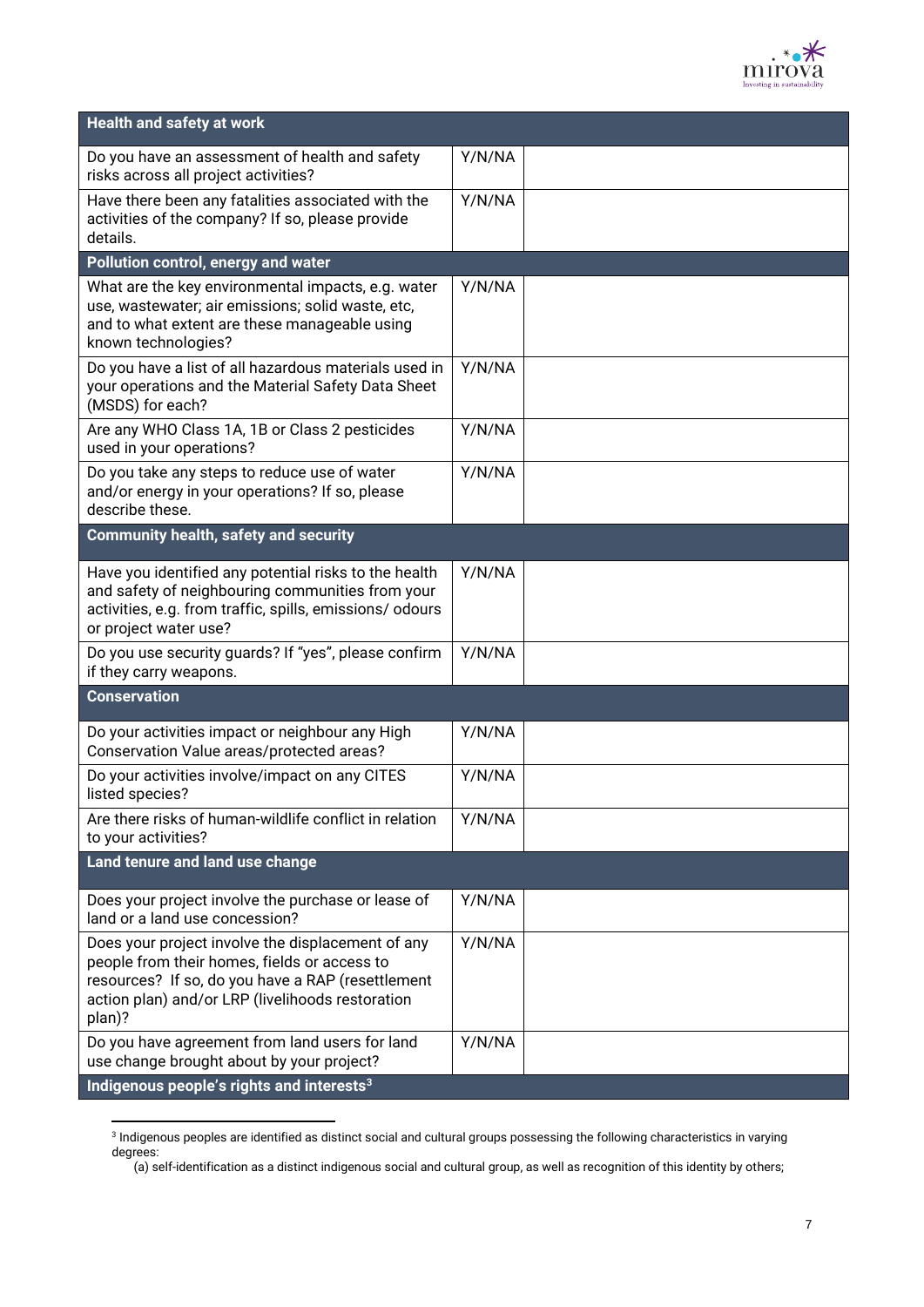

| Does the project impact on or neighbour any<br>indigenous communities?                                                                                      | Y/N/NA |  |
|-------------------------------------------------------------------------------------------------------------------------------------------------------------|--------|--|
| <b>Stakeholder engagement</b>                                                                                                                               |        |  |
| Do you have a list/map of the project's<br>stakeholders and a system for regular<br>communications with stakeholders?                                       | Y/N/NA |  |
| What degree of consultation has taken place<br>amongst those impacted by the project's business<br>activities                                               | Y/N/NA |  |
| Do you have a mechanism to receive and address<br>any stakeholder complaints?                                                                               | Y/N/NA |  |
| What complaints/grievances/community problems<br>have you experienced over the last three years?                                                            | Y/N/NA |  |
| Has the project or the project developer received<br>and negative press coverage? If so, please describe<br>and link to it, along with any responses given? | Y/N/NA |  |
| <b>Cultural heritage</b>                                                                                                                                    |        |  |
| Do your activities impact or neighbour any areas or<br>artefacts of cultural value?                                                                         | Y/N/NA |  |

<sup>(</sup>b) historical continuity with pre-colonial and/or pre-settler societies;

<sup>(</sup>c) collective attachment to territories and surrounding natural resources;

<sup>(</sup>d) customary social, economic, or political systems that are distinct from those of mainstream society;

<sup>(</sup>e) distinct language or dialect;

<sup>(</sup>f) often form non-dominant groups of society; and/or

<sup>(</sup>g) resolve to maintain and reproduce their ancestral environments and systems as distinctive peoples and communities. *(Source: Draft USAID Policy on Indigenous Peoples' Issues, 2018)*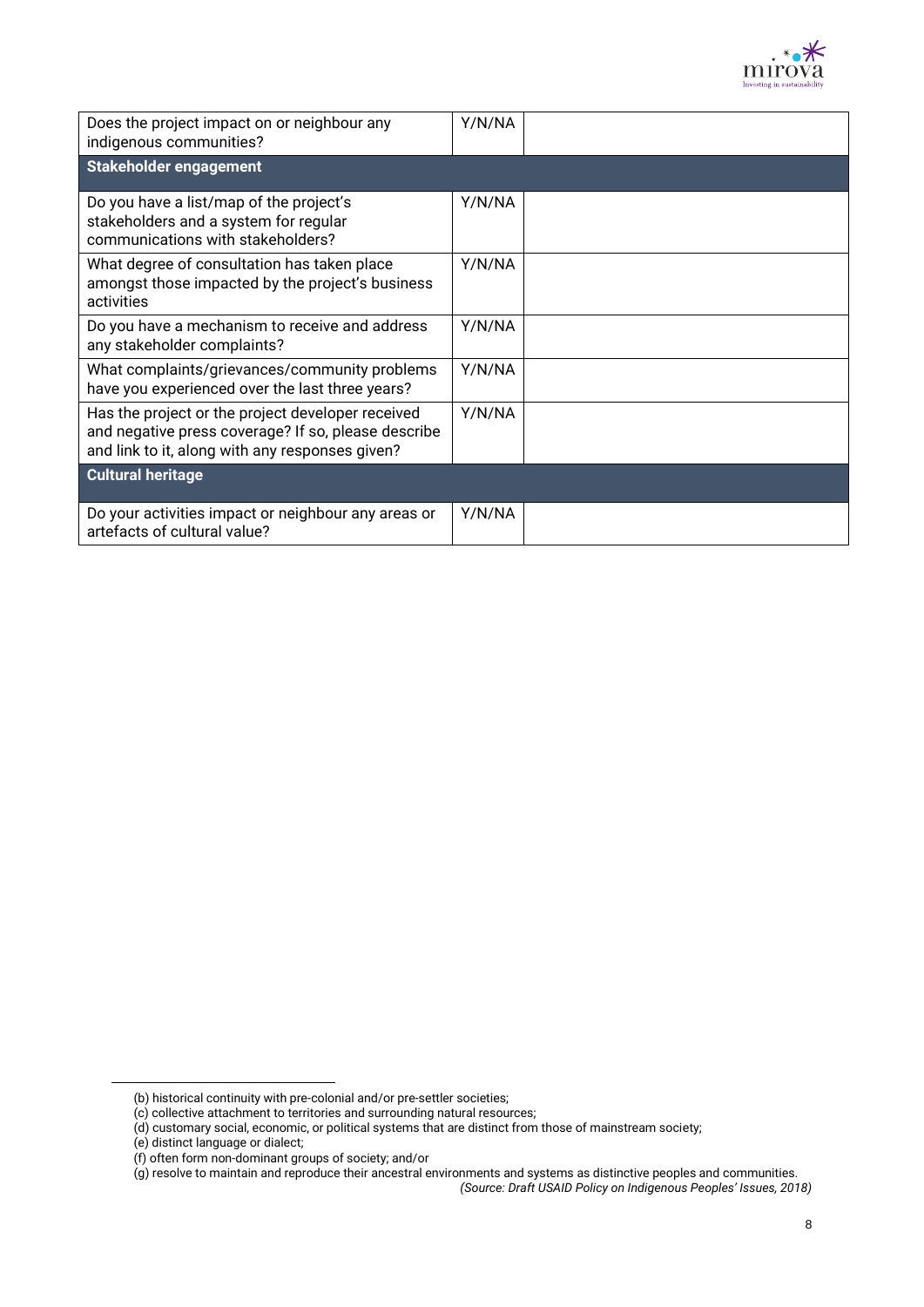

# *Annex 2: Eligibility Criteria*

### *Geographic scope*

Eligible project host countries are developing countries and economies in transition with a special focus on Least Developed Countries.

For any guidance please refer to the [UN's criteria](https://www.un.org/development/desa/dpad/least-developed-country-category/ldc-data-retrieval.html).

#### *Targeted investees*

The Fund can support a wide range of organizations: social and green entrepreneurs, SMEs, NGOs, cooperatives, special purpose vehicles, etc.

#### *Exclusion list*

The Fund will not support projects belonging to the list:

|                                   | Any product or activity deemed illegal under host<br>country laws or regulations or international<br>conventions and agreements<br>Significant conversion or degradation of Critical<br>Habitat<br>Cross-border trade in waste and waste products<br>unless compliant with the Basel Convention and |
|-----------------------------------|-----------------------------------------------------------------------------------------------------------------------------------------------------------------------------------------------------------------------------------------------------------------------------------------------------|
|                                   | the underlying regulations<br>Religious and/ or political implications/ content<br>Forced labour or child labour<br>Gambling, casinos, and equivalent enterprises                                                                                                                                   |
|                                   | Pornography or prostitution                                                                                                                                                                                                                                                                         |
|                                   | <b>Animal Testing</b>                                                                                                                                                                                                                                                                               |
|                                   | Wild animals, plants, and products not in<br>conformance with CITES                                                                                                                                                                                                                                 |
| <b>Excluded Activities</b>        | Drift net fishing in the marine environment nets                                                                                                                                                                                                                                                    |
|                                   | in excess of 2.5km in length                                                                                                                                                                                                                                                                        |
|                                   | Exploration or production of fossil fuels (oil, gas,<br>coal)                                                                                                                                                                                                                                       |
|                                   | Radioactive materials                                                                                                                                                                                                                                                                               |
|                                   | Production and trade of weapons and munitions,<br>landmines, and cluster munitions                                                                                                                                                                                                                  |
|                                   | Manufacture and/ or production of tobacco<br>products                                                                                                                                                                                                                                               |
|                                   | Hazardous materials such unbounded asbestos<br>fibres and products containing PCBs                                                                                                                                                                                                                  |
|                                   | herbicides,<br>pesticides/<br>Pharmaceuticals,                                                                                                                                                                                                                                                      |
|                                   | chemicals, ozone depleting substances and<br>hazardous<br>substances<br>other<br>subject<br>to<br>international phase-out or bans.                                                                                                                                                                  |
| <b>Excluded Countries/ Region</b> | Located in developed counties (e.g., European<br>countries, Northern American countries etc.)                                                                                                                                                                                                       |
|                                   | Located in countries that are under trade<br>sanctions by the UN, USA or EU                                                                                                                                                                                                                         |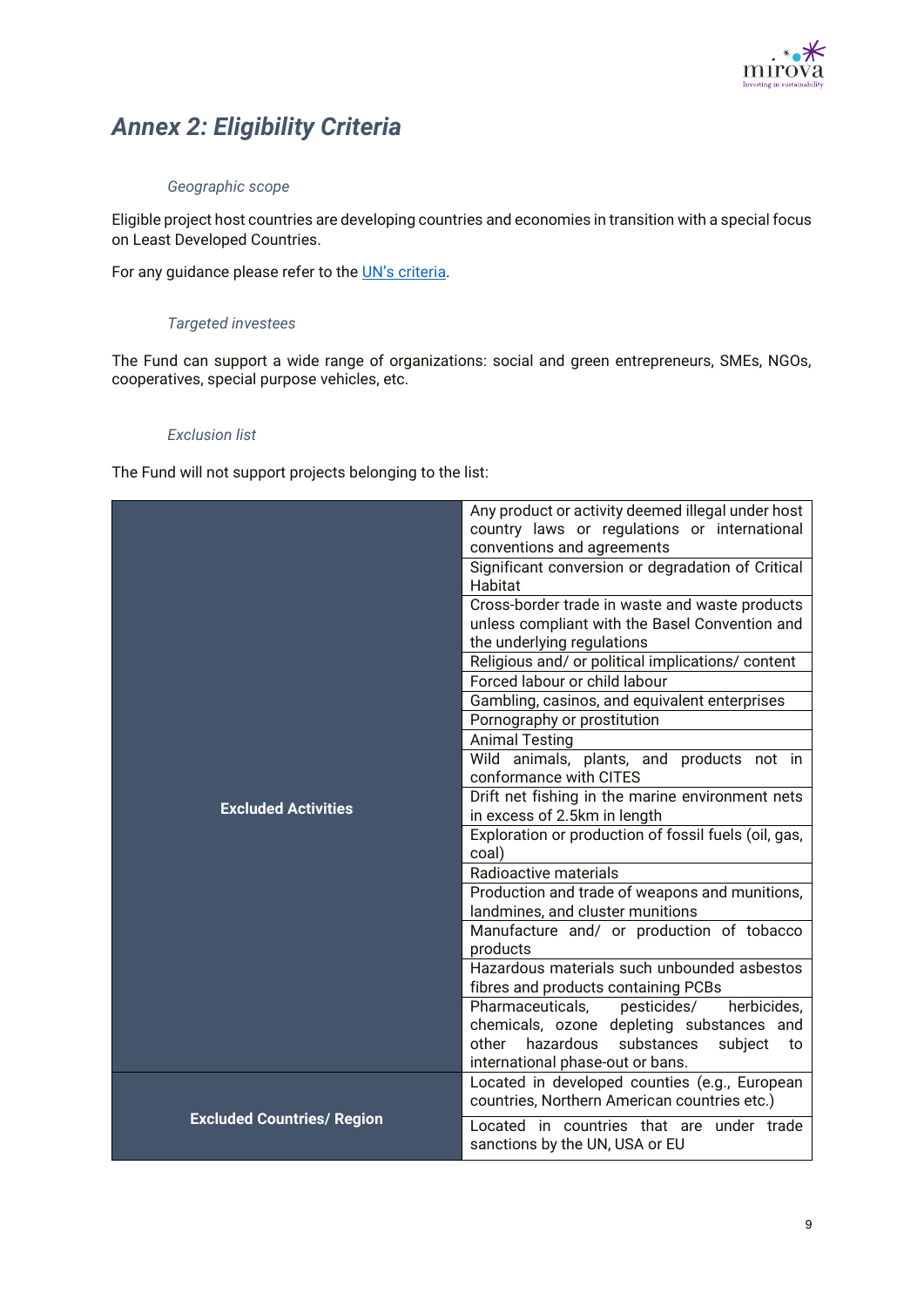

#### *Environmental & Social aspects*

- I. The projects must generate **positive biodiversity conservation, environmental and social impacts** as part of their business model, targeting conservation and/or restoration of terrestrial and marine ecosystems, alongside provision of long-term, sustainable development and livelihood opportunities to local communities;
- II. The projects are also expected to have a **specific focus on climate mitigation and adaptation, biodiversity and ecosystems regeneration and protection, community inclusions as well as gender equality**;
- III. In addition to being compliant with the exclusion list, projects must be compliant with the Fund's ESG policy. Projects shall identify, minimise, manage, and monitor any negative impacts on the environment (carbon, biodiversity, water, etc) and on people's welfare and livelihoods;
- IV. Projects are expected to complement or be in line with Article 6 of the Paris Climate Agreement, as well as with:
	- o Their host country's action plan and objectives under the Convention on Biological Diversity (CBD), under the Nationally Determined Contribution (NDC) of the host country; and
	- $\circ$  The host country's strategy with respect to GHG emissions reduction generated by deforestation and forest degradation (REDD+).

#### *Financial and Economic aspects*

To be considered for a Fund's investment, projects must meet economic and financial criteria in addition to meeting environmental and social ones:

- I. Investment readiness and business model:
	- $\circ$  Projects have the potential to attract follow-on investment within the next 18-24 months;
	- o Projects must become economically/commercially viable over a period of 10 years, i.e. to generate sufficient revenues within a reasonable time frame;
	- $\circ$  More precisely, the projects are expected to reach breakeven by year 7 at the latest.
- II. Financial instruments:
	- $\circ$  Depending on the risk profile and cashflow profile, the Fund can provide different types of financing instruments: VERPA, equity, quasi-equity, and other debt instruments.
	- o The projects are expected to offer a minimum return over the Fund's investment duration (10 years), depending on the risk profile of the project;
	- $\circ$  The Fund provides long term investments; i.e. with tenor of up to 10 years;
	- o Investment tickets are ideally between US\$ 100k US\$ 200k for the Seed Phase, and US\$ 1-2M for the Early Venture Phase;
	- o **For the avoidance of doubt, the Fund does not provide any grants.**